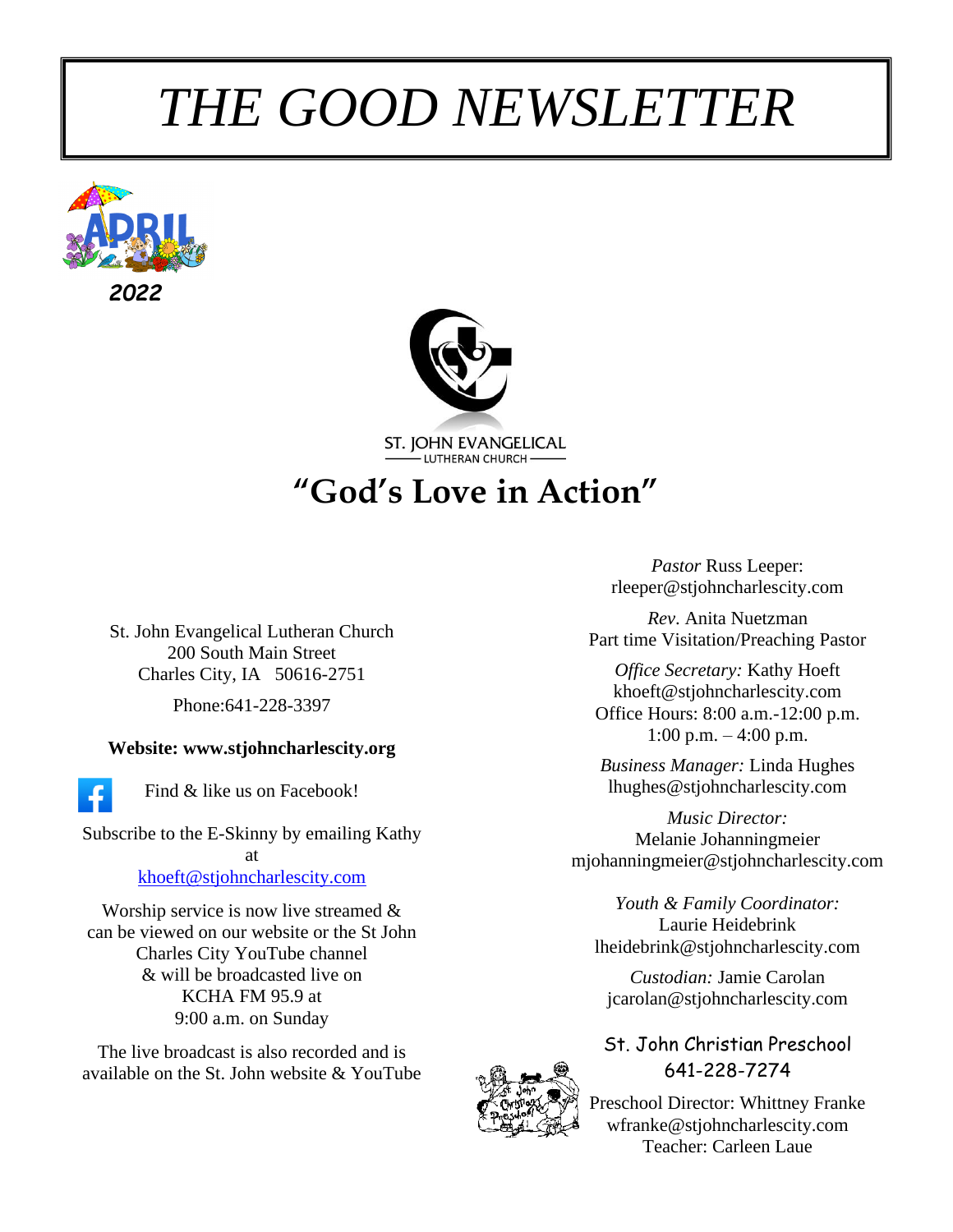## *Pastor Russ Leeper :*

When my sister, Louanne, was a teenager she did a lot of babysitting, and she was good at it. Parents, of course, like to pass on to their friends the name of a good babysitter when they've found one. So, sometimes my sister would get calls from parents she didn't know who wanted her to babysit. It was on one of those occasions when my sister found herself watching out the front window and waiting for a stranger to come pick her up. All she knew was that a mother would be there in a van to get her around 6:00 p.m.

Just a little before 6:00 a van pulled up into the driveway. My sister yelled "Good-bye!" and ran out the door. She opened the van door, got into the passenger seat, and closed the door. She turned to the driver's side and saw a woman sitting there with a very confused look on her face.

"What do you want?" asked the woman in a slightly panicked voice.

"I'm your babysitter," said my sister.

"I don't know what you're talking about," said the woman, "I just pulled in here to turn around."

Can you imagine how surprised Jesus' disciples must've been when he appeared to them after the resurrection? They had seen him die with their own eyes. They were devastated. Yet, there he was… right next them! The good news of Easter is not only that Jesus is alive… but that he's alive and with us!

And, like a surprise babysitter hopping into the seat next to you, Jesus shows up when we least expect him: in our lowest moments and our deepest hurts. Jesus is there to bring new life and resurrection. He comes to heal our wounds, calm our fears, listen to our anger… and, ultimately, to raise us from death. This is information that's worth passing on, like a good babysitter!

Why not invite your friends to worship with us this Easter? They don't even need to get a babysitter because kids are always welcome! Don't have any friends? Then invite a stranger! Hey… I think I see someone pulling into your driveway now. Maybe you can catch them before they turn around!

Peace, Pastor Russ

#### **COUNCIL NOTE…**

#### **March Council Highlights:**

- Opened up conversation on possible RAGBRAI events that the church could be involved in and will see further ideas at the All-Aboard Meeting.
- Approved Personnel Committee to begin creating necessary forms and processes to fulfill the requirements of the Employee Handbook.
- Continued discussion on installing an elevator in the church and possible other capital improvements that may be needed on campus in the coming years. A small committee will be formed to look further into elevator costs.
- Donated our Monthly Benevolence to the recovery efforts after tornadoes struck in Iowa's Madison County area.
- The 150th Anniversary Committee will be holding a Pastor Sunday event on Sunday May 15th! Mark your calendars!

Thank you and please let us know if you have any thoughts, questions, concerns, etc.

#### **-St. John Lutheran Church Council**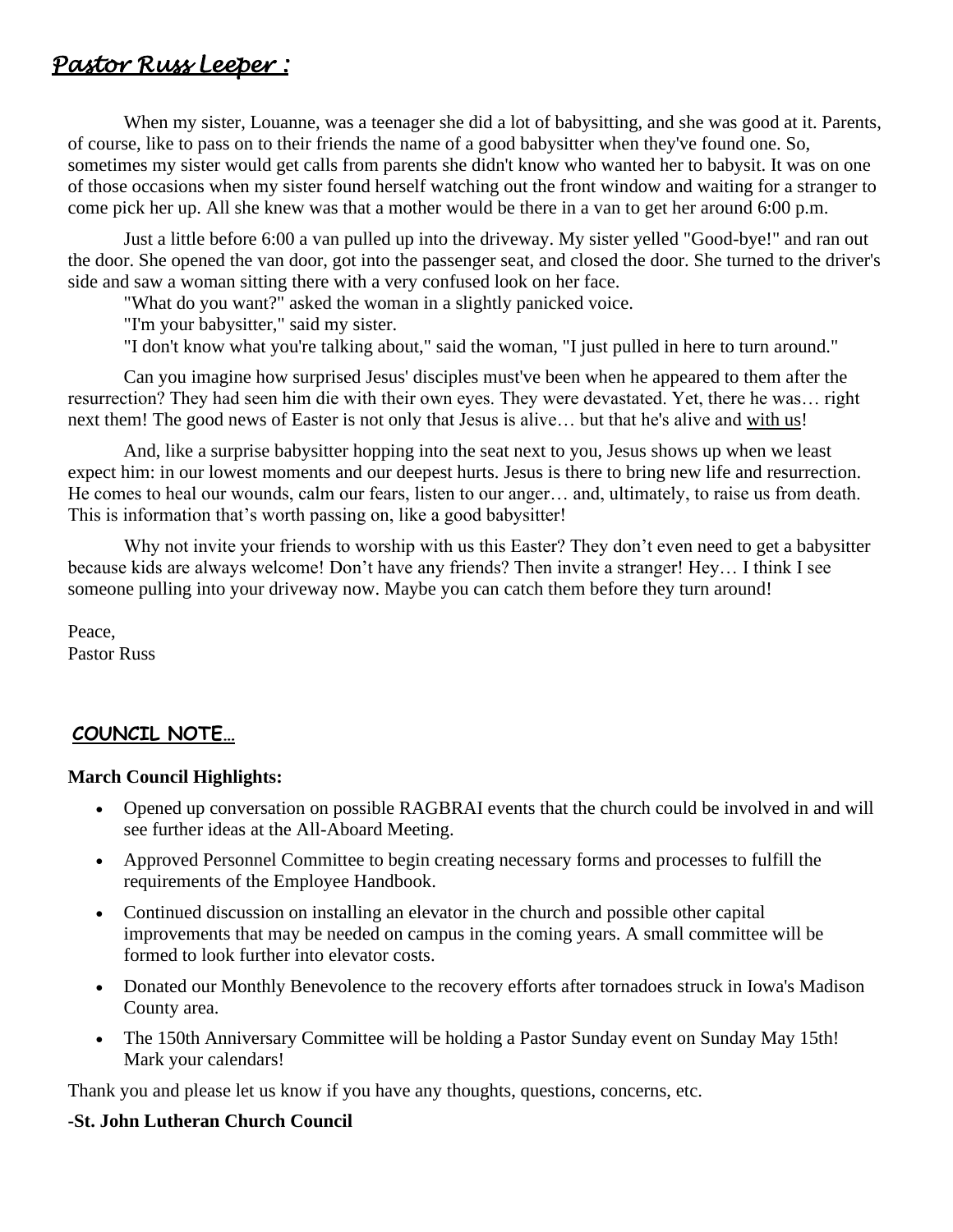#### **APRIL ACTIVITIES…**



**Holy Week & Easter 2022** Sunday, April 10 – Palm Sunday **9:00 a.m. Worship**

Thursday, April 14 – Maundy Thursday **5:30 p.m. Worship/Comm**

Friday, April 15 – Good Friday **7:00 p.m. Tenebrae Service**

Sunday, April 17<sup>th</sup> – Easter Sunday **8:00 & 10:00 a.m. Worship/Comm**



**Family Board's Easter Egg Hunt Saturday, April 20, 9:00 a.m. St. John Parish Hall** Children up through  $5<sup>th</sup>$  grade & their families! Crafts, activities & egg dyeing (Donations of wrapped Easter candy by the congregation would be appreciated!)

**YOUTH PALM/PASSION SUNDAY BREAKFAST April 10 th - from 8:00 – 11:30 a.m.**

**Menu: eggs, ham, hash browns, pancakes, cinnamon rolls, juice, milk, and coffee (Free will donation)**



 **"In your Easter Bonnet with all the frills upon it."**

Just giving you a heads up. The 150th Anniversary Committee is hoping that the congregation will join us for an old-fashioned Easter on Easter Sunday. In preparation for this we intend to hand out Easter hats to our young girls and bow ties to our young boys on Palm Sunday so you can get ready for Easter. We will distribute them as long as our supply lasts. We are hoping our more adult members will find a hat and anything else you feel is fun for an Easter outfit. Remember the white gloves and pretty purses we got all gussied up with as kids? We don't expect everyone to partake of this retro Easter, but it will be fun to see what we come up with. If you want to pick an era or have an outfit that reflects memory from the past, we will appreciate the effort.

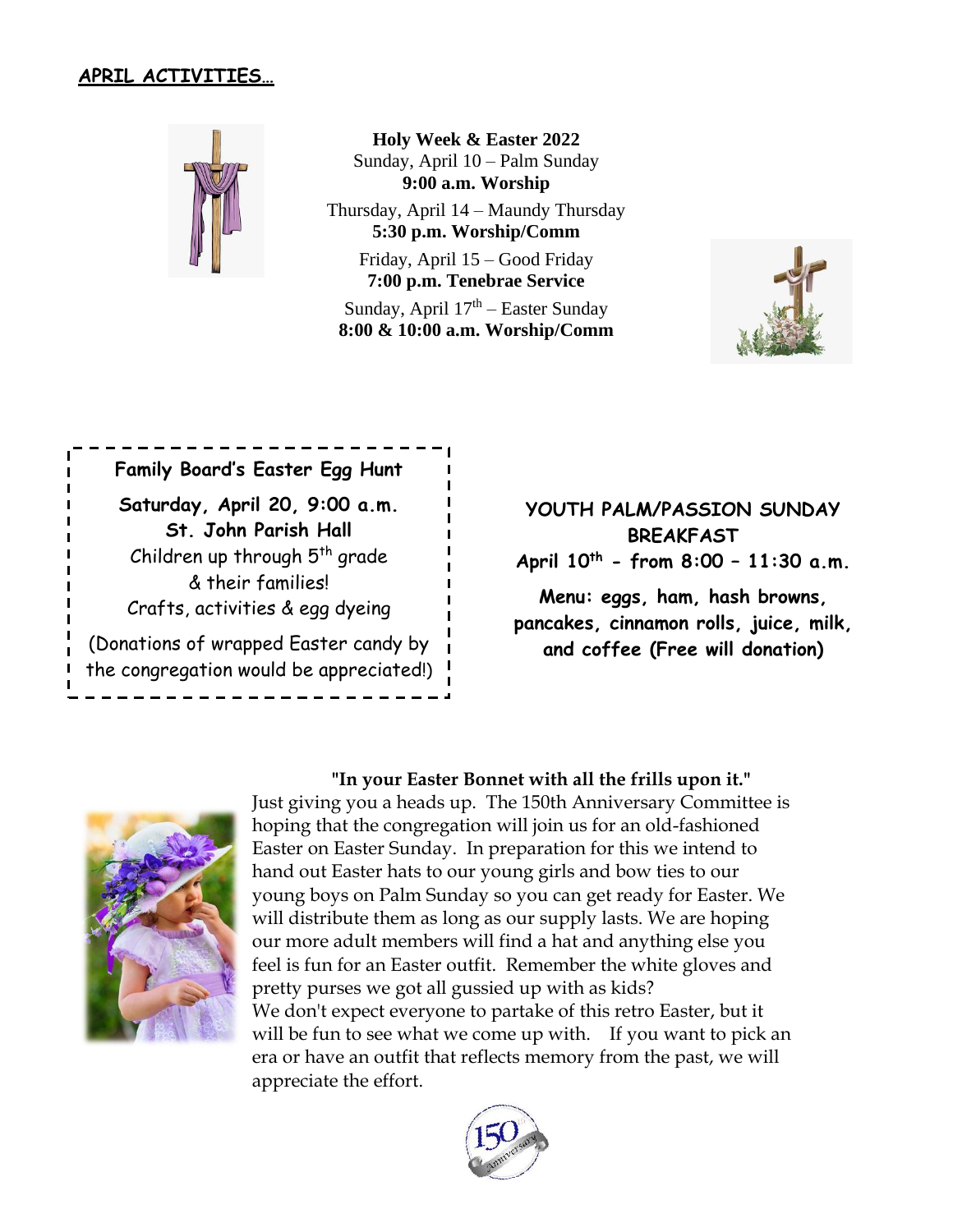#### **"Save the Date"**

As part of our 150<sup>th</sup> anniversary celebration, on **May 15** we will be celebrating former pastors, visitation pastors, interns and Son's of the Ministry (there are no daughters) from our congregation. There will be at least two former pastors here with a possibility of more. We have some letters from those that aren't able to attend and possibly videos from some. A photo display of the Pastors will also be presented in the Narthex for your viewing. A special coffee reception for the pastors will follow the service. We hope many people will attend.

We will also be remembering the 1968 Tornado since that was May 15, 54 years ago. We plan on a presentation of pictures and video from the time and a reading of Pastor Trost's (1964-1969) remembrances of that date and the weeks after. A very interesting manuscript.

#### St. John T-Shirts

The Youth Board is selling St. John T-shirts! \$12 for Youth sizes and \$15 for adult sizes.

They are bright blue, short-sleeve t-shirts with the St. John logo in white on the front.

Pick up an order form on the bulletin board outside Laurie's office, fill it out, and turn it in to Laurie or Kathy by May 11, 2022.

Payment is due when placing the order. Profits from this sale will go to the Youth Board.

We will let you know when t-shirts arrive and can be picked up at St. John.



#### **Altar Flowers & Radio Broadcast**

Call the office at 641-228-3397 to sign up to sponsor Altar flowers &/or radio broadcasts in 2022. We have many radio dates open. Several of our members can only listen to the radio and do appreciate being "a part" of the service as a listening member.

#### **After Worship Social Time**

Coffee & a treat are served in the Parish Hall each Sunday! If you would like to volunteer to bring the treats, please sign up on the chart just inside the doors on the table or call Kathy in the office. What you choose to bring for a treat is entirely up to you! Coffee & napkins are provided by St. John.

#### **Wednesday Night Suppers in April:**

 $\mathbf{I}$ 

**April 6:** Pork loin, au gratin potatoes, glazed carrots, lettuce salad, ice cream **April 20:** Goulash, rolls, corn, fruit, butterscotch dessert **April 27:** Chicken casserole, cottage cheese, cake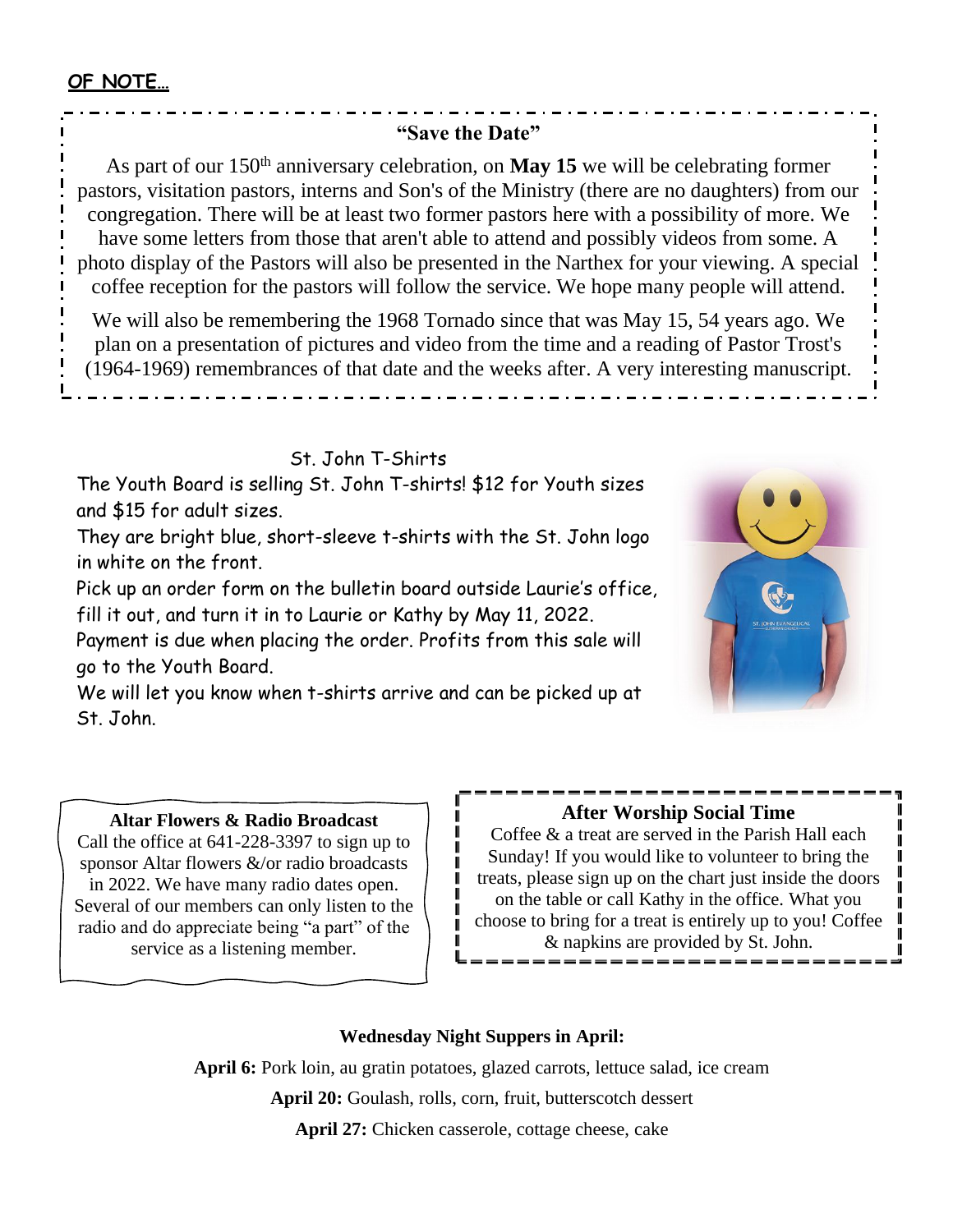## *People's Page…*

#### *April birthdays of our members who are 80 & older!*

| 4/2  | Georgie Miller          |
|------|-------------------------|
| 4/2  | Myron Leraaen           |
| 4/3  | <b>Russell Frascht</b>  |
| 4/8  | Marcia Olesen           |
| 4/10 | Elsie Ferguson          |
| 4/11 | Joyce Wood              |
| 4/14 | <b>Connie Rasmussen</b> |
| 4/16 | <b>Beverly Sears</b>    |
| 4/17 | Harlyn Kolb             |
| 4/20 | Leon Hall               |
| 4/24 | Dorothy Watson          |



*With sympathy, the funerals of:* Richard "Dick" Arthur Heitz, 3/11-2022

Jeanne Pietan Rowe, 3/24/2022

*Memorials were given in memory of… James Joe Jensen:* Kip & Judy Hauser

*Robert Dight:* Leona Howe, Peg Poppen

**Helping Hands** has about 20 people ready, willing, and able to help run errands, do minor household help, and provide transportation. If you need any of these services, please call Kathy at the church office during regular business hours. Someone will contact you within 48 hours of receiving the message to make arrangements to help. We will continue this ministry as long as we have volunteers to serve.

#### **Our Generosity in February**

Your offerings to St. John were shared beyond our walls in December in the following ways: 8% of our regular December offering (\$2089.48) went to support the mission of the larger church. 2% of our total offering goes to support our community needs. In January (\$667.49) was given to the Northern Lights Alliance for the Homeless in Mason City.



#### *April anniversaries of our members who have been married 50 or more years!*

| 4/20/1963 | Donald & JoAnn Knowlton |
|-----------|-------------------------|
| 4/26/1959 | Rodney & Ruthanne Ellis |

*Celebrating! The baptisms of… Emmitt Lee Marten, 3/13/2022 Henry Marvin Page, 3/20/22*

4/26 Marilyn Kolb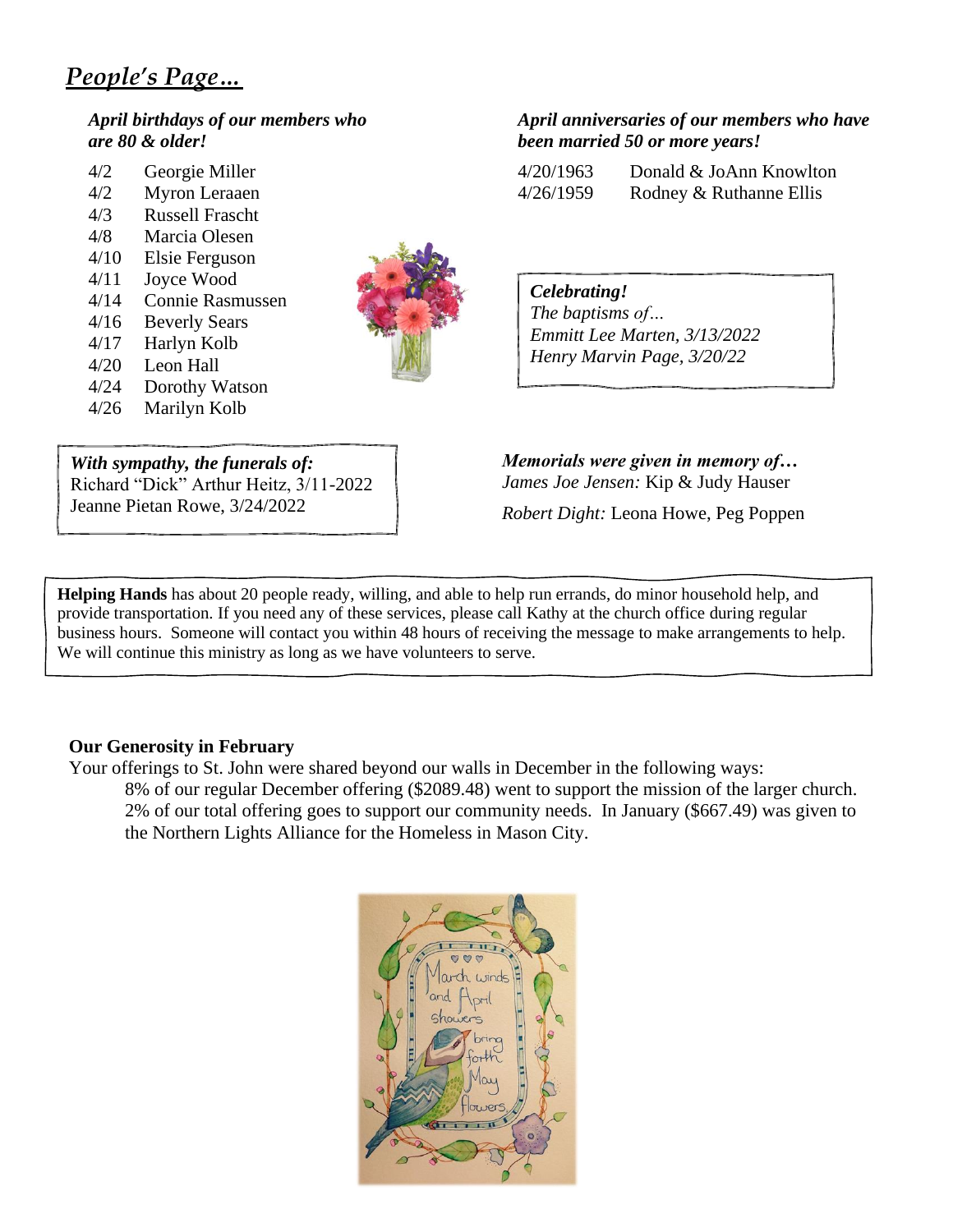## **Youth & Families…**

*"For as the rain and the snow come down from heaven, and do not return there until they have watered the*  earth, making it bring forth and sprout, giving seed to the sower and bread to the eater, so shall My Word be *that goes out from My mouth; it shall not return to Me empty, but it shall accomplish My purpose, and succeed in the thing for which I sent it."* Isaiah 55:10-12

Blessings,

Laurie Heidebrink

#### **YOUTH NEWS**

The Youth will be hosting a **Palm Sunday Breakfast** on April 10<sup>th</sup>. We will be serving from 8:00am-11:30am. The menu is eggs, ham, hash browns, pancakes, cinnamon rolls, juice, milk and coffee. Put this on your calendars now and plan on attending! All free-will donations will go into the individual accounts of the youth working at this event.

Summer Mission Trip 2022 – We will be going **to the Badlands of North Dakota July 5-9, 2022**. This trip is open to St. John students that have completed  $6<sup>th</sup>$ -12<sup>th</sup> grades and their friends. Get these days on your calendar now and be watching for additional information in upcoming newsletters, bulletins, etc.

#### **CONFIRMATION**

Confirmation classes will resume on Wednesday, April 20<sup>th</sup> at 6pm.

#### **AFTER SCHOOL PROGRAM**

Well, the After School Program will soon be starting back up after taking some time off for Lent. We will meet starting the Wednesday after Easter from 3:30-5pm on the third floor. We will wrap up our year on April 27<sup>th</sup>.

#### **FAMILY BOARD**

The Family Board will be sponsoring an Easter Egg Hunt on **Saturday, April 16th** for children up through 5th grade & their families! There will also be a few crafts & other activities, including some hard-boiled eggs to color. The fun begins at **9:00 a.m.** in the Parish Hall!

#### **BIBLE CAMP SCHOLARSHIPS**

Just a reminder that St. John offers scholarships for all our youth members attending a Christian camp. Scholarships are offered in the amounts of \$25 for a one-day camp, \$50 for camps lasting 2-3 days, and \$150 for camps lasting 4-7 days. Just bring in a copy of your registration to the Business Office for a reimbursement.

#### **PARISH EDUCATION NEWS**

The PreK-6 th grade Sunday School students will be singing on Easter Sunday, **April 17th at the 10:00am** worship service.

The PreK-2<sup>nd</sup> grade Sunday School students will be singing during the 9:00am worship service May 1<sup>st</sup> (which is our last day of Sunday School.)

SAVE THE DATES: **VBS** - **Tuesday through Friday, June 14-17, 2022**. We would love to have your kids attend Tuesday-Friday evenings! Look for more information in the upcoming bulletins and newsletters. If you are interested in volunteering with VBS, please contact Laurie.

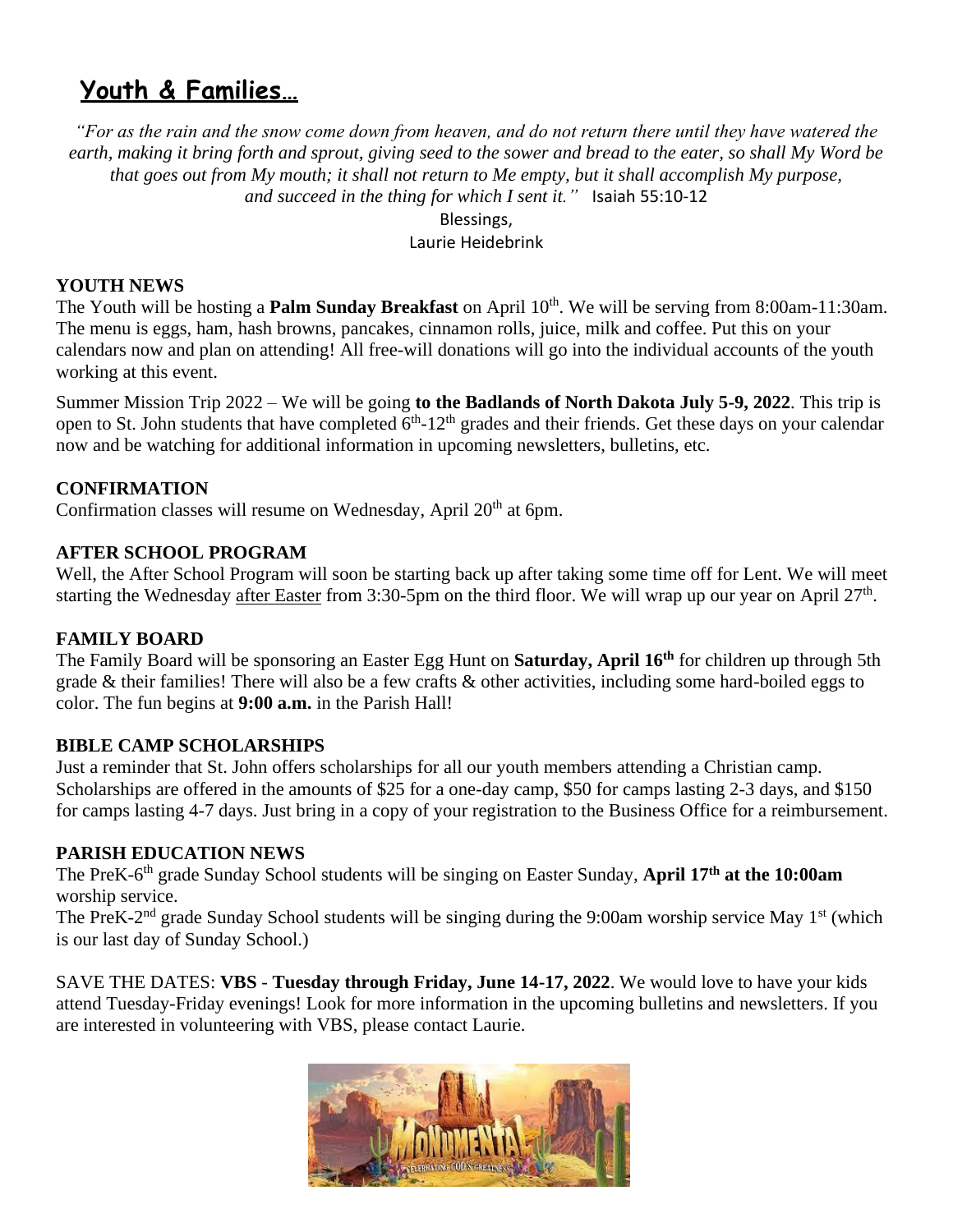

## *St. John Christian Preschool…*

"We all clap and sing. The stone is rolled away, Jesus is alive and He is with us everyday!"

Spring greetings from your friends at St. John Christian Preschool! Our little ones have been excited to see the signs of spring around our community. It is truly refreshing to see the hope in the eyes of our young friends when the warm weather starts to arrive and we FINALLY get to go outside and play! It is hard to imagine that we are getting close to the end of another great year at St. John Christian Preschool. The time has gone by so fast!

Our year is quickly winding down to a close, but we are still very busy at SJCP. We have been doing many fun activities with the letters H, F, L, & J. We also had biweekly themes of Community Helpers, Dinosaurs, and Fairytales/Dragons! All the little ones got to easel paint, which is always a class favorite. It won't be too long until we conclude our year-long study of the alphabet.

We will be taking all of our friends on a walk through the church the week before Easter and introduce the concept of Good Friday to them. We are excited to take that same walk on the Monday following Easter to celebrate our Risen Savior and to notice the differences in our church.

We are currently running our All-School Fundraiser. We are selling Scratch Cupcakes! Mmmmm! ☺ This fundraiser will run until Friday, April 1st. Delivery will be Thursday, April 21st from 3:30-5:00pm. **This current fundraiser will directly benefit the school, as a whole, by allowing us to purchase many supplies and equipment for all the children to use.** We are hoping to update and/or replace some of our more "loved" toys and books. Any remaining profit will also help with the basic funding of our program! **Our goal is to raise at least \$2,000.** The items are between \$15-\$20 and we earn 40% on all the orders. We know sometimes it gets overwhelming with all of these fundraisers, so if you would like to pass on purchasing an item, but would still like to help us reach our goal, please feel free to give a monetary donation. Either way, we greatly appreciate your support!

We currently have openings left for the 2022-2023 school year. Children who will be 3 on or before September 15 and all children 4 and 5 years old are welcome. A minimum registration fee of \$30 is due at time of registration. Scholarships are available. Please call 228-7274 or stop by the preschool for more information on the current enrollment.

With HIS love, Whittney Franke